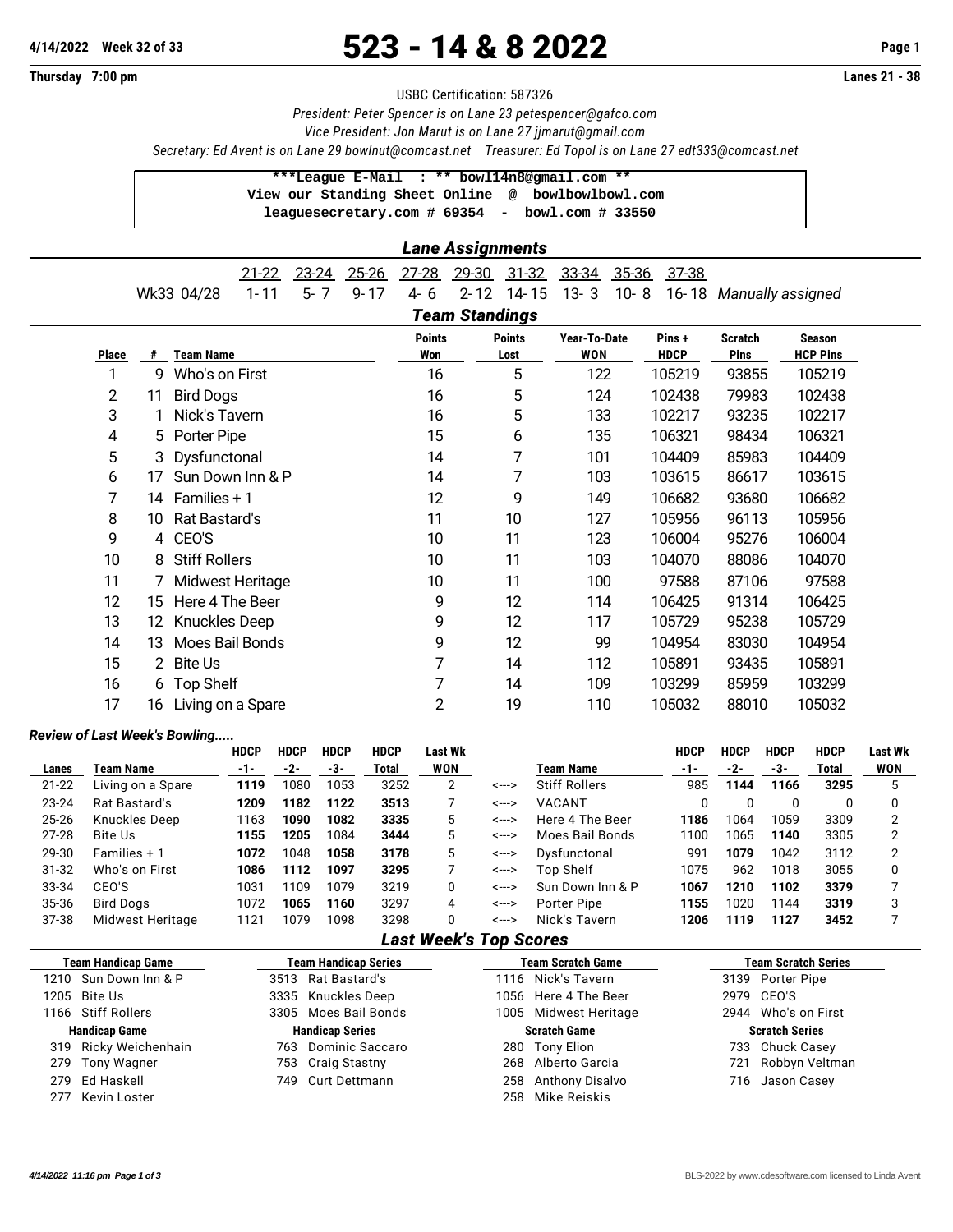**4/14/2022 Week 32 of 33 523 - 14 & 8 2022 Page 2**

|            |                                          |                 |          |                        |                             |                 | <b>Season High Scores</b> |                                  |                 |                     |            |                            |          |                                                         |
|------------|------------------------------------------|-----------------|----------|------------------------|-----------------------------|-----------------|---------------------------|----------------------------------|-----------------|---------------------|------------|----------------------------|----------|---------------------------------------------------------|
|            | <b>Team Handicap Game</b>                |                 |          |                        | <b>Team Handicap Series</b> |                 |                           | <b>Team Scratch Game</b>         |                 |                     |            | <b>Team Scratch Series</b> |          |                                                         |
| 1325       | Bite Us                                  | 3758            |          |                        | Who's on First              |                 | 1190                      | Nick's Tavern                    |                 |                     | 3354 CEO'S |                            |          |                                                         |
| 1325       | Here 4 The Beer                          | 3623            |          | Families + 1           |                             |                 | 1168                      | <b>Knuckles Deep</b>             |                 |                     |            | 3304 Porter Pipe           |          |                                                         |
|            | 1285 Stiff Rollers                       | 3621            |          | <b>Bird Dogs</b>       |                             |                 | 1127                      | Rat Bastard's                    |                 |                     |            | 3118 Midwest Heritage      |          |                                                         |
|            | <b>Handicap Game</b>                     |                 |          | <b>Handicap Series</b> |                             |                 |                           | <b>Scratch Game</b>              |                 |                     |            | <b>Scratch Series</b>      |          |                                                         |
|            | 345 Dave Reiche JR                       | 850             |          |                        | Michael Conidi              |                 | 300                       | Daniel Uting                     |                 |                     |            | 784 Jon Marut              |          |                                                         |
| 325        | <b>Curt Dettmann</b>                     | 836             |          | Keith Heard            |                             |                 | 300                       | <b>Bruce Christiansen</b>        |                 | 784                 |            | Steve Sereyka              |          |                                                         |
| 324        | <b>Randy Roehrig</b>                     | 828             |          | Nick Zuardo            |                             |                 | 300                       | Alberto Garcia                   |                 | 778                 |            | Jeff Eisentraut            |          |                                                         |
|            |                                          |                 |          |                        |                             |                 | 300                       | Jason Casey                      |                 | 770                 |            | <b>Chuck Casey</b>         |          |                                                         |
|            |                                          |                 |          |                        |                             |                 | 300                       | <b>Tom Reiche</b>                |                 |                     |            |                            |          |                                                         |
|            |                                          |                 |          |                        |                             |                 | 299                       | Dave Bidlingmeyer                |                 |                     |            |                            |          |                                                         |
|            |                                          |                 |          |                        |                             |                 | 299                       | <b>Dominic Saccaro</b>           |                 |                     |            |                            |          |                                                         |
|            |                                          |                 |          |                        |                             |                 | 290                       | Joey Misener                     |                 |                     |            |                            |          |                                                         |
| 221.41     | Tom Reiche                               |                 |          |                        | 220.36                      | Jon Marut       | Individual High Averages  |                                  | 218.60          | Dave Bidlingmeyer   |            |                            |          |                                                         |
| 217.55     | Jason Casey                              |                 |          |                        | 217.14                      | Alberto Garcia  |                           |                                  | 216.01          | <b>Daniel Uting</b> |            |                            |          |                                                         |
|            |                                          |                 |          |                        |                             |                 | <b>Team Rosters</b>       |                                  |                 |                     |            |                            |          |                                                         |
|            |                                          |                 |          |                        |                             |                 |                           |                                  |                 |                     |            |                            |          |                                                         |
|            |                                          |                 |          |                        |                             | <b>To Raise</b> |                           |                                  |                 |                     |            |                            |          | <b>To Raise</b>                                         |
| ID#        | Name                                     | Pins Gms        |          |                        | Avg HDCP                    | $Avg +1$        | ID #                      | Name                             |                 | Pins Gms            |            | <b>Avg HDCP</b>            |          | Avg +1                                                  |
|            | Lane 21 - 1 - Nick's Tavern              | $HDCP=87$       |          |                        |                             |                 |                           | Lane 22 - 11 - Bird Dogs         | <b>HDCP=216</b> |                     |            |                            |          |                                                         |
| 461        | <b>Craig Stastny</b>                     | 15406           | 81       | 190                    | 27                          | 638             | 350                       | <b>Ralph Westendorf</b>          |                 | 15509               | 84         | 184                        | 32       | 586                                                     |
| 541        | C.J. Manning Jr                          | 10267           | 54       | 190                    | 27                          | 620             | 408                       | Mike Bourdage                    |                 | 11203               | 75         | 149                        | 63       | 497                                                     |
| 10         | Gary Granback                            | 17677           | 87       | 203                    | 15                          | 683             | 425                       | Mike Westendorf                  |                 | 14091               | 78         | 180                        | 36       | 570                                                     |
| 182<br>140 | Tim Chirpich<br>Robbyn Veltman           | 17849<br>18036  | 87<br>84 | 205<br>214             | 13<br>5                     | 691<br>669      | 274<br>543                | Randy C. Roehrig<br>Kevin Loster |                 | 17628<br>12207      | 90<br>81   | 195<br>150                 | 22<br>63 | 600<br>477                                              |
| 201        | James Karwoski                           | 9470            | 48       | 197                    | 20                          | 628             | 451                       | James Buczko                     |                 | 2953                | 16         | 184                        | 32       | 562                                                     |
|            | 6 Roy Schroeder                          | 1101            | 6        | 183                    | 33                          | 555             |                           |                                  |                 |                     |            |                            |          |                                                         |
|            |                                          |                 |          |                        |                             |                 |                           |                                  |                 |                     |            |                            |          |                                                         |
|            | Lane 23 - 5 - Porter Pipe                | HDCP=60         |          |                        |                             |                 |                           | Lane 24 - 7 - Midwest Heritage   |                 | <b>HDCP=115</b>     |            |                            |          |                                                         |
| 31         | <b>Daniel Uting</b>                      | 18793           | 87       | 216                    | 3                           | 737             |                           | 56 Mike Vanderhayden             |                 | 18508               | 96         | 192                        | 25       | 599                                                     |
| 32         | Peter Spencer                            | 18165           | 90       | 201                    | 17                          | 621             |                           | 455 Lem Rowans                   |                 | 14551               | 72         | 202                        | 16       | 674                                                     |
| 33         | Michael Conidi                           | 17069           | 84       | 203                    | 15                          | 679             | 9                         | Al Burgess                       |                 | 9809                | 52         | 188                        | 28       | 586                                                     |
| 34         | <b>Marty Finder</b>                      | 18647           | 93       | 200                    | 18                          | 649             | 53                        | Dan O'Neill                      |                 | 14945               | 83         | 180                        | 36       | 621                                                     |
| 81         | Jeff Eisentraut                          | 15944           | 75       | 212                    | 7                           | 670             | 57                        | Ken Petersen                     |                 | 17523               | 84         | 208                        | 10       | 660                                                     |
| 417        | Don Skelly                               | 506             | 3        | 168                    | 46                          | 508             | 67                        | Larry Vanmeter                   |                 | 1767                | 9          | 196                        | 21       | 597                                                     |
|            | 475 Amanda Tumang                        | 1748            | 9        | 194                    | 23                          | 592             |                           | 457 Ray Belson                   |                 | 2389                | 12         | 199                        | 18       | 611                                                     |
|            | Lane 25 - 9 - Who's on First             | <b>HDCP=113</b> |          |                        |                             |                 | Lane 26 -                 | 17 - Sun Down Inn & P            |                 | $HDCP = 176$        |            |                            |          |                                                         |
|            | 428 Dan Nowinski                         | 18575           | 87       | 213                    | 6                           | 685             |                           | 535 David D. Lucas               |                 | 7808                | 54         | 144                        | 68       | 457                                                     |
| 470        | Mike Suchoski                            | 18834           | 96       | 196                    | 21                          | 669             | 385                       | Kevin J. Chiero                  |                 | 6642                | 33         | 201                        | 17       | 630                                                     |
| 479        | Salvatore Macchiarella                   | 13100           | 78       | 167                    | 47                          | 508             | 510                       | Keith Heard                      |                 | 16141               | 93         | 173                        | 42       | 563                                                     |
| 538        | Maggie Suchoski                          | 7724            | 36       | 214                    | 5                           | 661             | 539                       | Nick Bettilyon                   |                 | 15629               | 87         | 179                        | 36       | 571                                                     |
| 427        | Jeremy Jamroziak                         | 12015           | 66       | 182                    | 34                          | 612             | 537                       | Nick Giammarino                  |                 | 16676               | 81         | 205                        | 13       | 628                                                     |
| 429        | Larry Moretti                            | 18369<br>624    | 87<br>3  | 211<br>208             | 8<br>10                     | 711<br>630      | 46                        | Juan Hernandez<br>Antonio Pisto  |                 | 459<br>12451        | 3          | 153<br>188                 | 60<br>28 | 465<br>590                                              |
| 474<br>483 | <b>Tony Scavone</b><br><b>Tom Stukel</b> | 0               |          | 0 bk184                | 32                          |                 | 463<br>469                | Joseph Pisto                     |                 | 884                 | 66<br>6    | 147                        | 65       | 448                                                     |
|            |                                          |                 |          |                        |                             |                 |                           |                                  |                 |                     |            |                            |          |                                                         |
|            | Lane 27 - 4 - CEO'S HDCP=80              |                 |          |                        |                             |                 |                           | Lane 28 - 6 - Top Shelf HDCP=246 |                 |                     |            |                            |          |                                                         |
| 20         | Jon Marut                                | 15205           | 69       | 220                    | 0                           | 707             |                           | 433 Michael Zychowski            |                 | 17196               | 90         | 191                        | 26       | 660                                                     |
| 38         | George Mees Jr                           | 17635           | 93       | 189                    | 27                          | 605             | 440                       | Bob Rekowski                     |                 | 1388                | 9          | 154                        | 59       | 472                                                     |
| 30         | Berny Santowski                          | 17113           | 93       | 184                    | 32                          | 647             | 477                       | Mike Lane                        |                 | 14491               | 87         | 166                        | 48       | 539                                                     |
| 40         | Ed Topol                                 | 17784           | 90       | 197                    | 20                          | 630             | 431                       | Ricky Weichenhain                |                 | 15027               | 87         | 172                        | 43       | 543                                                     |
| 133        | Dave Bidlingmeyer<br>Justin Topol        | 20986<br>3706   | 96       | 218<br>154             | $\mathbf{1}$<br>59          | 695<br>479      | 488                       | Ryan Schweiger<br>Chris Carlson  |                 | 5554<br>6523        | 39<br>32   | 142<br>203                 | 70<br>15 | 452<br>617                                              |
| 476<br>251 | <b>Matthew Santowski</b>                 | 1089            | 24<br>6  | 181                    | 35                          | 549             | 526<br>527                | <b>Bill Cree</b>                 |                 | 15301               | 78         | 196                        | 21       | 656                                                     |
|            |                                          |                 |          |                        |                             |                 | 439                       | Dylan D'Angelo                   |                 | 387                 |            | 3 bk174                    | 41       | 393                                                     |
|            | Lane 29 - 2 - Bite Us<br><b>HDCP=105</b> |                 |          |                        |                             |                 |                           | Lane 30 - 12 - Knuckles Deep     |                 | HDCP=93             |            |                            |          |                                                         |
|            | 27 Ed Avent                              | 5000            | 30       | 166                    | 48                          | 511             |                           | 412 Ron Braun                    |                 | 17422               | 90         | 193                        | 24       | 620                                                     |
|            | 49 Tony Wagner                           | 18155           | 93       | 195                    | 22                          | 661             | 149                       | Mike Ciavarella Jr               |                 | 18668               | 93         | 200                        | 18       | 628                                                     |
| 50         | Marty Hernandez                          | 18277           | 93       | 196                    | 21                          | 635             | 92                        | <b>Anthony Disalvo</b>           |                 | 19507               | 96         | 203                        | 15       | 689                                                     |
| 532        | Michael Carso                            | 16340           | 80       | 204                    | 14                          | 675             | 90                        | <b>Bruce Christiansen</b>        |                 | 20105               | 96         | 209                        | 9        | 685                                                     |
| 466        | <b>Tony Elion</b>                        | 8625            | 39       | 221                    | 0                           | 699             | 98                        | Nick Zuardo                      |                 | 17747               | 93         | 190                        | 27       | 589                                                     |
| 123        | Linda Avent                              | 11481           | 64       | 179                    | 36                          | 579             | 226                       | Mike Ciavarella Sr               |                 | 1789                | 12         | 149                        | 63       | 461                                                     |
|            | 4/14/2022 11:16 pm Page 2 of 3           |                 |          |                        |                             |                 |                           |                                  |                 |                     |            |                            |          | BLS-2022 by www.cdesoftware.com licensed to Linda Avent |